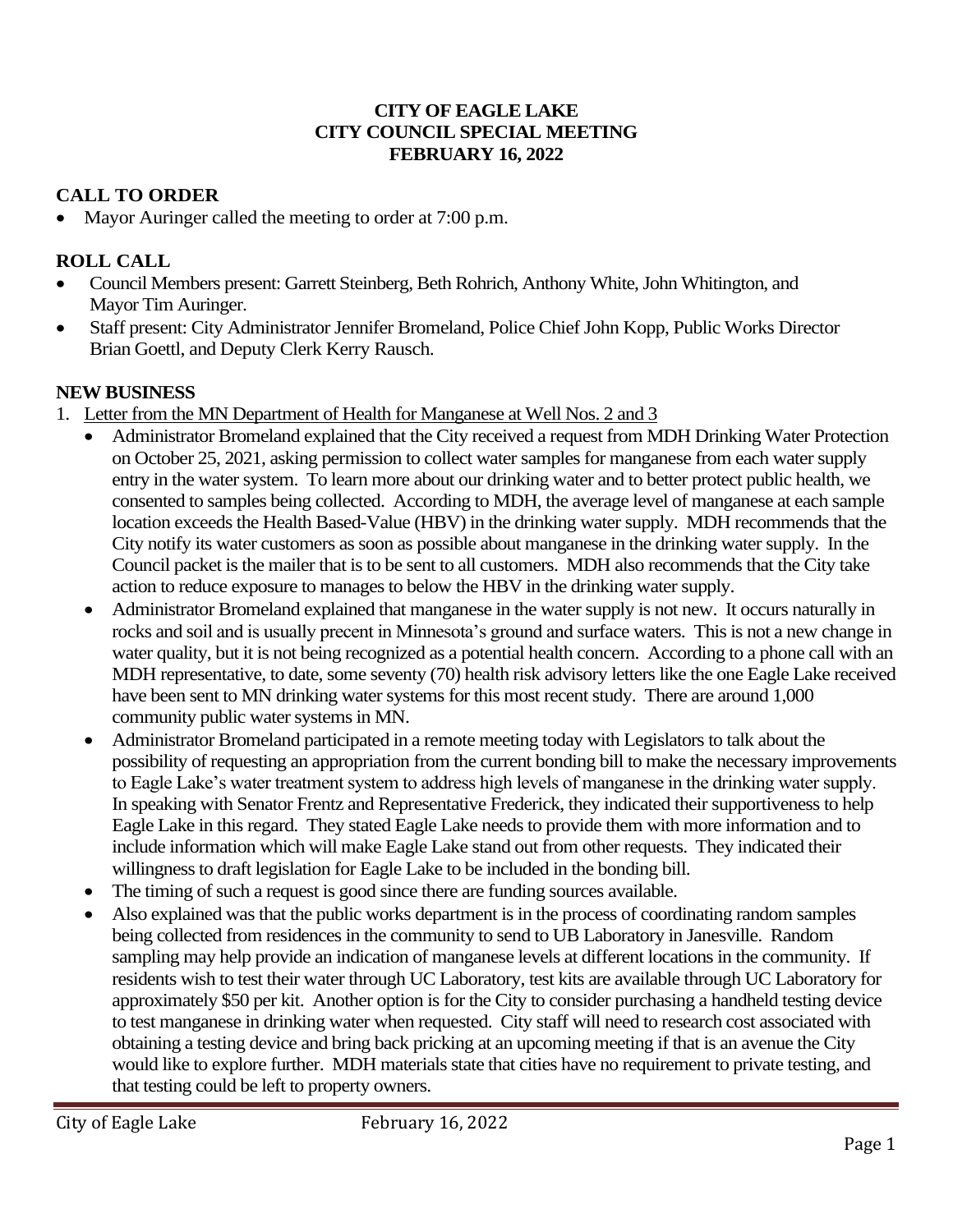- John Graupman with Bolton and Menk stated that a handheld device would provide an unofficial reading and that results would be available in approximately three minutes. These results would be fairly close to lab testing. He explained that the original samples were obtained from the point of entry into the water system and that water which goes through a properly functioning water softener will reduce the manganese level to close to zero and that additional home filtering systems would reduce it even more. It was also explained that manganese has always been at this level in the Eagle Lake water system, and that it is now something that the EPA has studied and found there are health concerns. He also stated that the current acceptable level set by MDH could change in the future. If the City is interested in purchasing a handheld device, one company he suggested looking at is Hach Co. This would allow the city to test for other items such as iron, fluoride, hardness, and nitrates. If the City proceeds with a filtration system a handheld device would be used and would be a wise investment.
- Mr. Graupman also explained that the levels of 100 for infants and 300 for adults is a lifetime exposure. For infants this is classified as the first year of life.
- Council discussion included that some manganese is needed in our bodies. A short-term option for residents would be to ensure the drinking water flows through a water softener as a treatment option. Discussion also included pros and cons to purchasing a handheld device for testing.
- 2. Planning for Water Treatment Plant and Next Steps
	- Administrator Bromeland explained that a water treatment study was undertaken in 2020 to provide information needed to establish priorities, plan, fund, and implement required future water system improvements necessary to address water quality, color and odor concerns. A proposal was submitted to the Drinking Water Revolving Loan Fund Program with the MN Department of Health and Public Facilities Authority for placement on the 2022 Intended Use Plan.
	- Mr. Graupman explained that for the City to be best situated for funding the project needs to be shovel ready; meaning that a site needs to be identified with either a purchase order or right of first refusal in place and that project plans need to be drawn. Minnesota has a moratorium on new wells in the Mt. Simon aquifer, which means that new wells cannot be drilled in that aquifer. Five (5) acres of land would be ideal for a water treatment facility, but a minimum of two (2) would be needed. Under 5 acres may required construction easements to be obtained. He also stated that it would be recommended for Eagle Lake to have some capacity for water store on site at the treatment facility. Location of land is recommended to be in relative close proximity to existing wells as a cost saving measure relating to connectivity. When asked, he stated once the plant is constructed, there would be little noise, and that the green space on the site could be used for other purposes one of which could be parkland. The estimated population capacity for the existing water tower is 4,000 people.
	- Council discussion included the importance of looking to the future needs of the city which included, but not limited to, the need of an additional water tower and its location as the community grows, additional parkland desires, planning for a possible water campus and new wells.
	- Next steps include locating land, start well study with test boring, and look to start plan design within six months with final plans ready in March 2023, and close on land purchase when state legislature approves project.
	- Mr. Graupman recommended that when project pricing is being finalized to estimate costs on the high side to ensure adequate funding is obtained. The project can be broken into phases, with phase one being a planning grant and phase two a construction grant. These two phases can be combined or kept separate. The legislature likes to see funding requests which include a local government match. It is estimated that the planning portion of this project could cost \$500,000 for the full design.
	- Council consensus was to leave residential testing for manganese up to individual property owners. Staff will check to see if test kits can be obtained for residential use or if they will need to work with UC Laboratories directly.